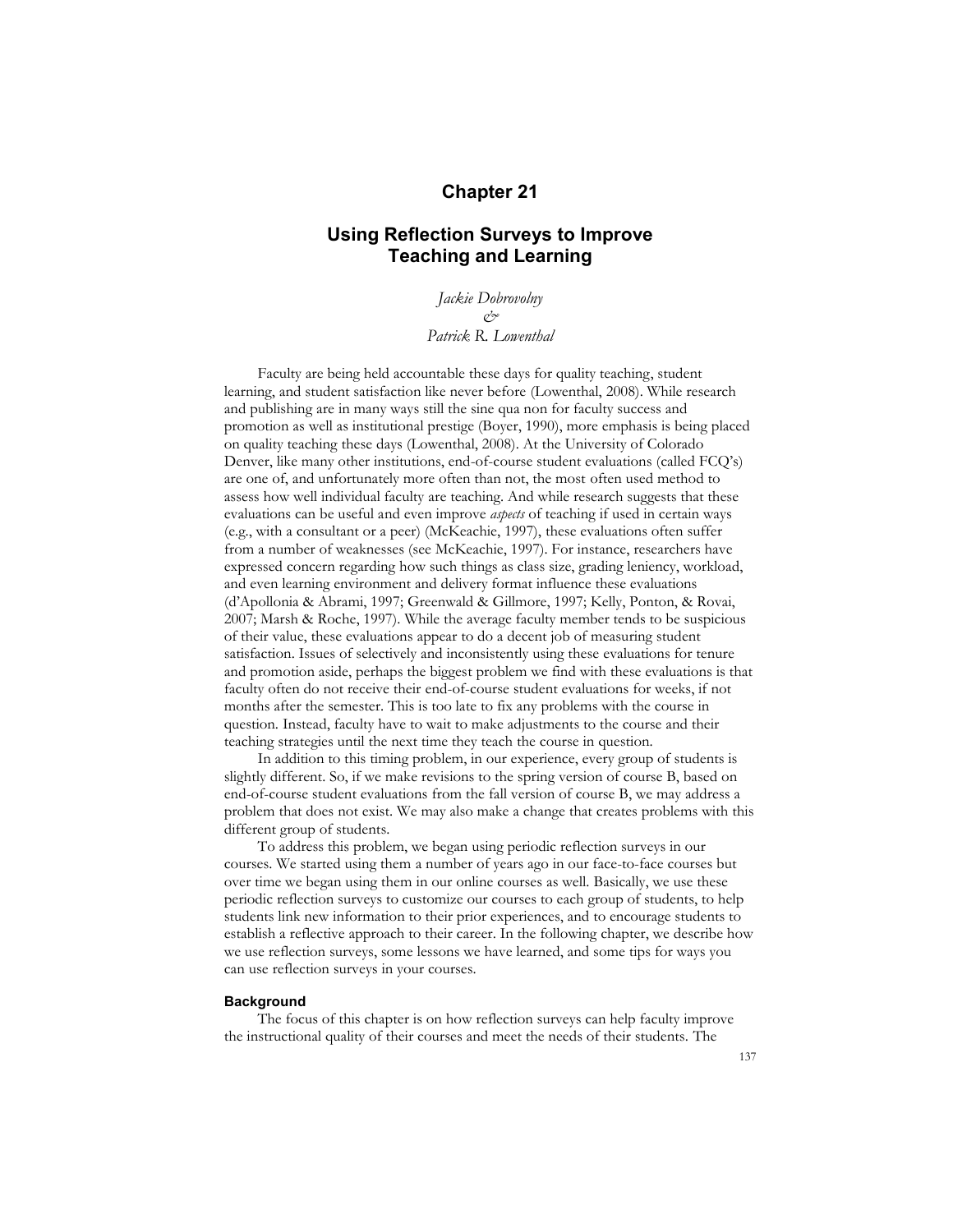research on the effectiveness of reflection, as a learning strategy, is expansive and consistent. Fosnot (1996) argues that reflection is the driving force of learning. Jonnasen and Reeves (1996) define reflection as deliberate and careful thinking that enables us to make sense of our experiences. And Boud, Keogh and Walker (1985) suggest that reflection is an interpretative process of abstracting meaning in an effort to understand reality.

While research argues for the importance of reflection, in our experience, most students need some structure and encouragement to engage in reflection and that is where reflection surveys come in. Our students benefit from reflection surveys because many of the questions we ask require them to carefully think about their learning experiences, how those experiences link to their prior experiences, and what additional questions or concerns they have about the new information they are trying to learn.

Reflection surveys also help us. For instance, we, as faculty, benefit from reflection surveys in that they provide data with which to engage in continuous improvement, perhaps even "real time" improvement. Given these benefits, we are now going to describe how we use reflection surveys in our courses.

#### **How We Use Reflection Surveys**

In our online courses, we administer a four to six item reflection survey to our students at the end of each unit; each unit is two weeks long. See Figure 1 for an example of what one looks like. While we currently use the Google Docs form tool (which is shown below in Figure 1) to administer these surveys, we have also used Surveymonkey in the past. In fact, essentially any survey tool could work. In our case, we strive to find a tool that is easy to use and enables students the option to provide anonymous feedback if they want. We have experimented with making these reflection surveys optional as well as assigning points. In our experience, we get a much better response rate (and therefore better data to improve our courses) if we assign points for this assignment while at the same time giving students the ability to provide anonymous feedback. Students in our courses currently earn 25 points for completing each survey. Students have approximately three days to complete the survey once it is administered.



**Figure 1. An example of a reflection survey**

The questions we include in the reflection surveys are different for each unit. We typically include a few questions based on the unique discussions, assignments, and / or problems in the current unit. However, we also always include the following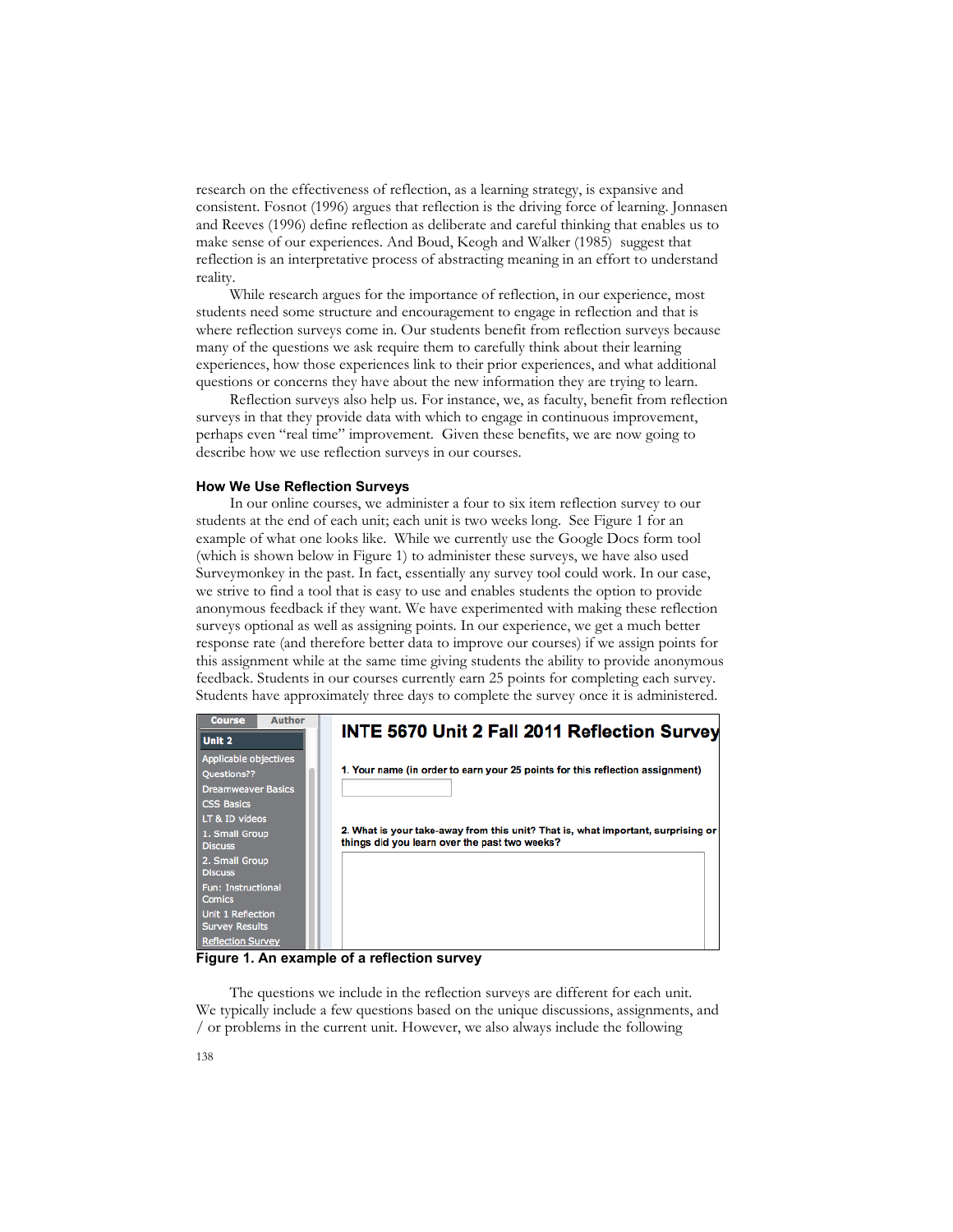question: "Additional comments, questions, concerns, issues, suggestions for improvement?"

The answers to the questions we ask provide us with the data with which to improve the course and customize it to meet the needs of the students in the course. Additionally we strive to make this a 360 degree feedback loop. So, after students answer the questions on each reflection survey, we compile all of their answers anonymously to each question and respond to themes and patterns, as well as individual answers. We then post our responses to their feedback in the course shell for every student to read and comment on if they want (see Figure 2). We have found this to be a very effective way to (a) be "real" with our students and have informal exchanges with them, (b) elaborate on course topics, (c) clarify misconceptions, (d) calm fears and anxiety, and (e) ask them for suggestions on what we can do to help them be successful in the course.



**Figure 2. An example of a reflection survey results document with our responses posted as an attachment in a threaded discussion.**

Another benefit of these end-of-unit reflection surveys is that students tell us that they get a sense of community and camaraderie in reading the results of the reflection surveys. In other words, the reflection survey results documents seem to help students feel that they are a part of a group or community of learners.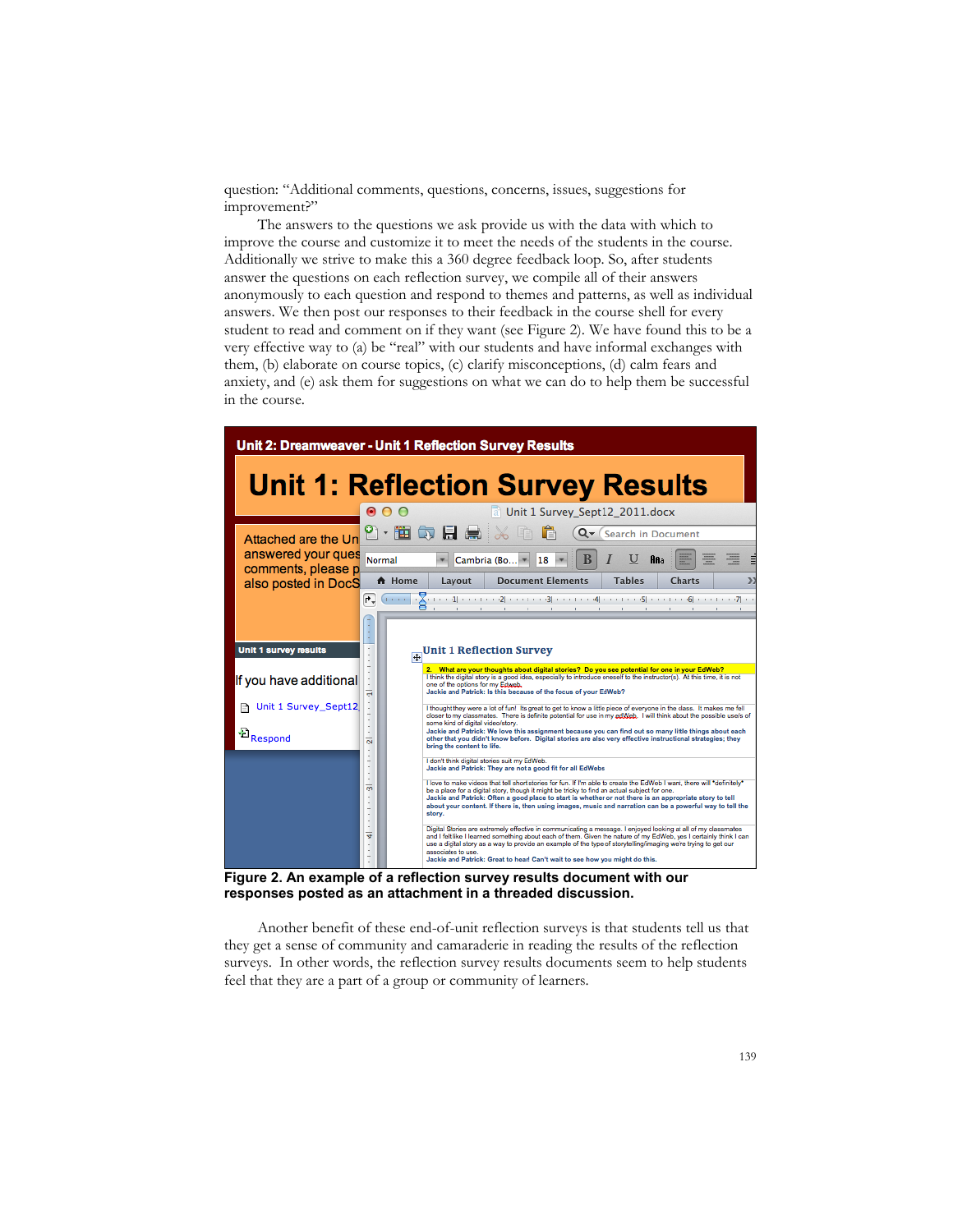### **Tips on Using Reflection Surveys**

So based on our experience using reflection surveys, we recommend the following:

- **Identify Timing of Surveys Ahead of Time:** If possible, decide how often and therefore how many reflection surveys you want to administer during a given semester. While we administer surveys every unit, you might decide to administer yours only 2-3 times during a semester.
- **Identify Purpose of Surveys:** Identify the focus of your reflection surveys. In other words, do you simply want to check-in to see if students are happy, struggling, and so forth or do you want to use your reflection surveys much like we have in which you inquire not only about students' satisfaction but also about how they are acquiring specific knowledge.
- **Consider the Power of Anonymity:** Decide whether you want the surveys to always be anonymous, never be anonymous, or to give students the choice on whether they want to submit their feedback anonymously. Since we assign points, we ask students to share their name with us but we do not include any student names in the results document we share with students. We think it is important for us to have student names for the occasional situation where we want to contact a person individually to work on a problem they expressed or a misconception they described in the survey. However, because we use Google Docs to administer the survey and do not make the first question about their name a required question, students always have the ability to submit feedback about the course anonymously.
- **Consider Adding Points:** Decide whether or not you will assign points to the survey or not. If you are making the surveys completely anonymous, it is basically impossible to assign points (unless you give everyone points regardless of whether they completed the survey or not). If you are going to administer reflection surveys each week or unit, we highly recommend assigning points for the assignment because in our experience students take it more seriously and their answers are more thoughtful.
- **Explain the Purpose of the Reflection Surveys in the Syllabus:** Clearly explain what the reflection surveys are, how they will be used, when they will be administered, and if points are associated with them.
- **Be Consistent:** Once you decide when and how often you will administer the reflection surveys, be sure to follow through on it. Also strive to be consistent with how you handle the surveys. For instance, if you plan to make the results of the survey's public in the course shell, be sure to always do that. We try to post the results within five days of the close date on the survey and we post the results in a threaded discussion so students can comment or ask additional questions.
- **Ask Qualitative and Quantitative Questions:** While quantitative questions can provide quick and easy feedback—especially in a tool like Google Docs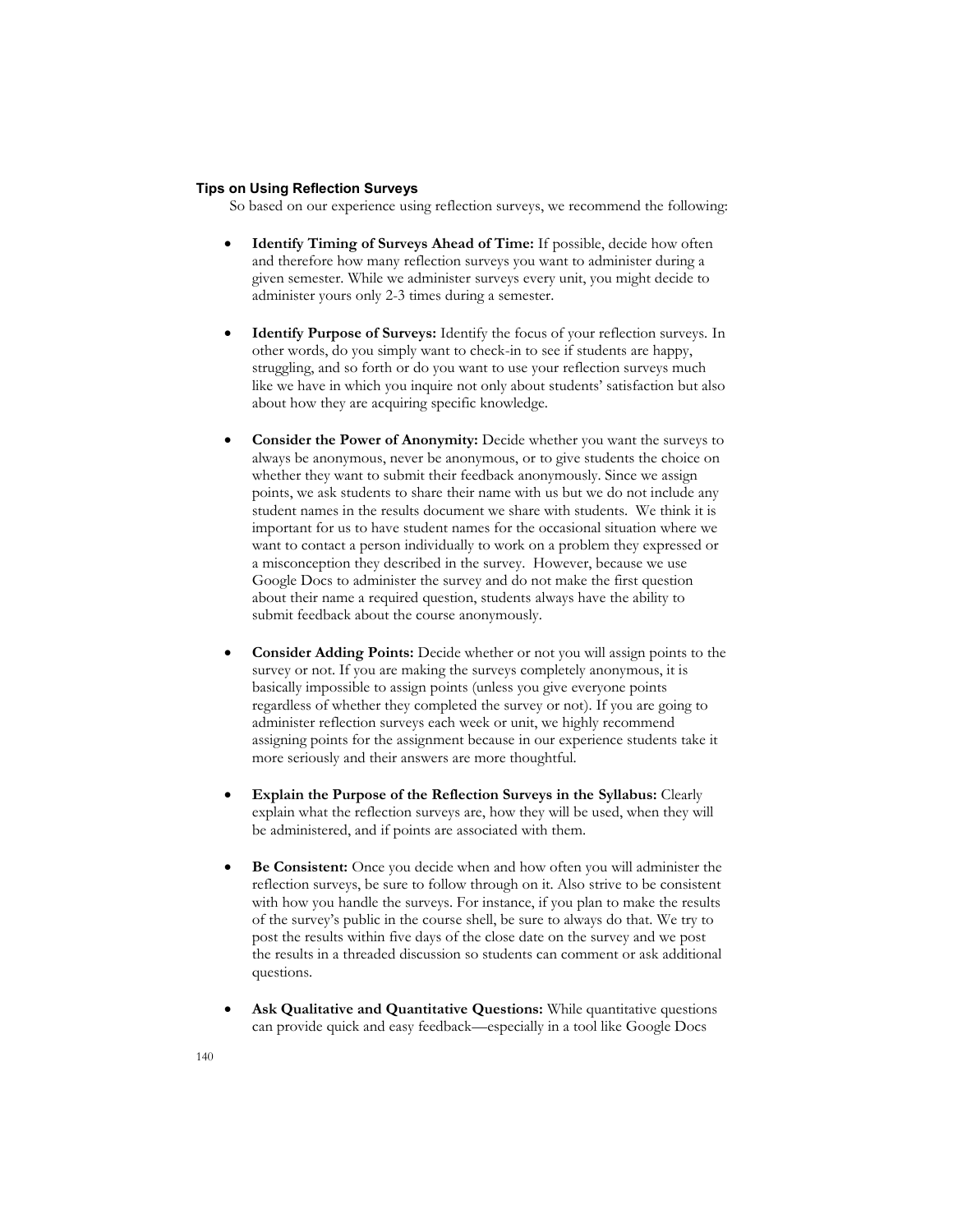where the form tool will calculate the results for you, we find that we get the most useful and thoughtful information through open-ended qualitative questions. While they take longer to read and summarize, we often find we get results we never expect. Here are some open-ended questions we ask:

--What is the most important thing you learned in this unit?

--What three words best describe your thoughts about this course so far?

--What did you find surprising or interesting in the small group discussions?

--What questions or concerns do you have about . . . .

--How are you feeling about (name of major assignment)? What can we do to help?

--How will you apply (name of chapter or article) to your professional life?

--What did you learn from the (name of assignment)?

## **Concluding Thoughts**

We have been using reflection surveys in our online courses for a number of years now. Asking students for their feedback, then responding to their feedback, and then sharing our responses to their feedback has been one of the single best things we have done in the courses we teach. We highly recommend that you begin using them in some way in your online courses. While they add a little work, we are confident you won't be disappointed!

#### **References**

- Boud, D., Keogh, R., & Walker, D. (1985). Promoting reflection in learning: A model. In D. Boud, R. Keogh, & D. Walker (Eds.), *Reflection: Turning experience into learning*. New York: Kogan Page.
- Boyer, E. L. (1990). *Scholarship reconsidered: Priorities of the professoriate*. New York: John Wiley & Sons.
- d'Apollonia, S., Abrami, P. C. (1997). *Navigating student ratings of instruction. American Psychologist, 52*(11), 1198-1208.
- Fosnot, C. T. (1996). Constructivism: A psychological theory of learning. In C. T. Fosnot (Ed.), *Constructivism: Theory, perspectives, and practice* (pp. 8-33). New York: Teachers College Press.
- Greenwald, A. G., & Gillmore, G. M. (1997). Grading leniency is a removable contaminant of student ratings. *American Psychologist, 51*(11), 1209-1217.
- Jonassen, D. H., & Reeves, T. C. (1996). Learning with technology: Using computers as cognitive tools. In D. H. Jonassen (Ed.), *Handbook of research for educational communications and technology* (pp. 693-719). New York: Simon & Schuster Macmillan.
- Kelly, H. F., Ponton, M. K., & Rovai, A. P. (2007). Comparison of student evaluations of teaching between online and face-to-face courses. *Internet and Higher Education, 10*, 89-101.
- Lowenthal, P. R. (2008). Online faculty development and storytelling: An unlikely solution to improving teacher quality. *Journal of Online Learning and Teaching, 4*(3). Retrieved from http://jolt.merlot.org/vol4no3/lowenthal\_0908.pdf
- Marsh, R. W., & Roche, L. A. (1997). Making students' evaluations of teaching effectiveness effective: The critical issues of validity, bias, and utility. *American Psychologist, 52*(11), 1187-1197.
- McKeachie, W. J. (1997). Student ratings: The validity of use. *American Psychologist, 52*(11), 1218-25.